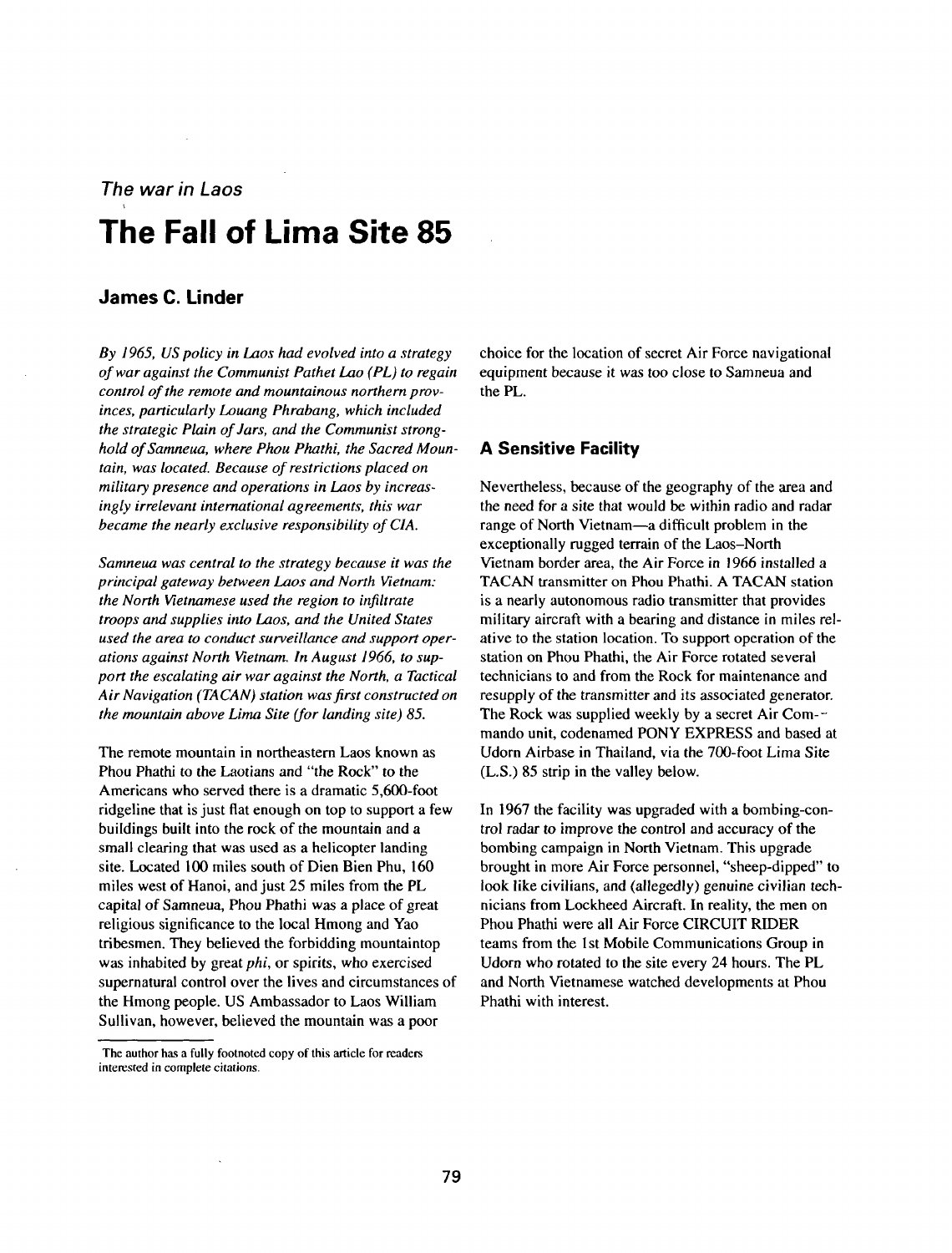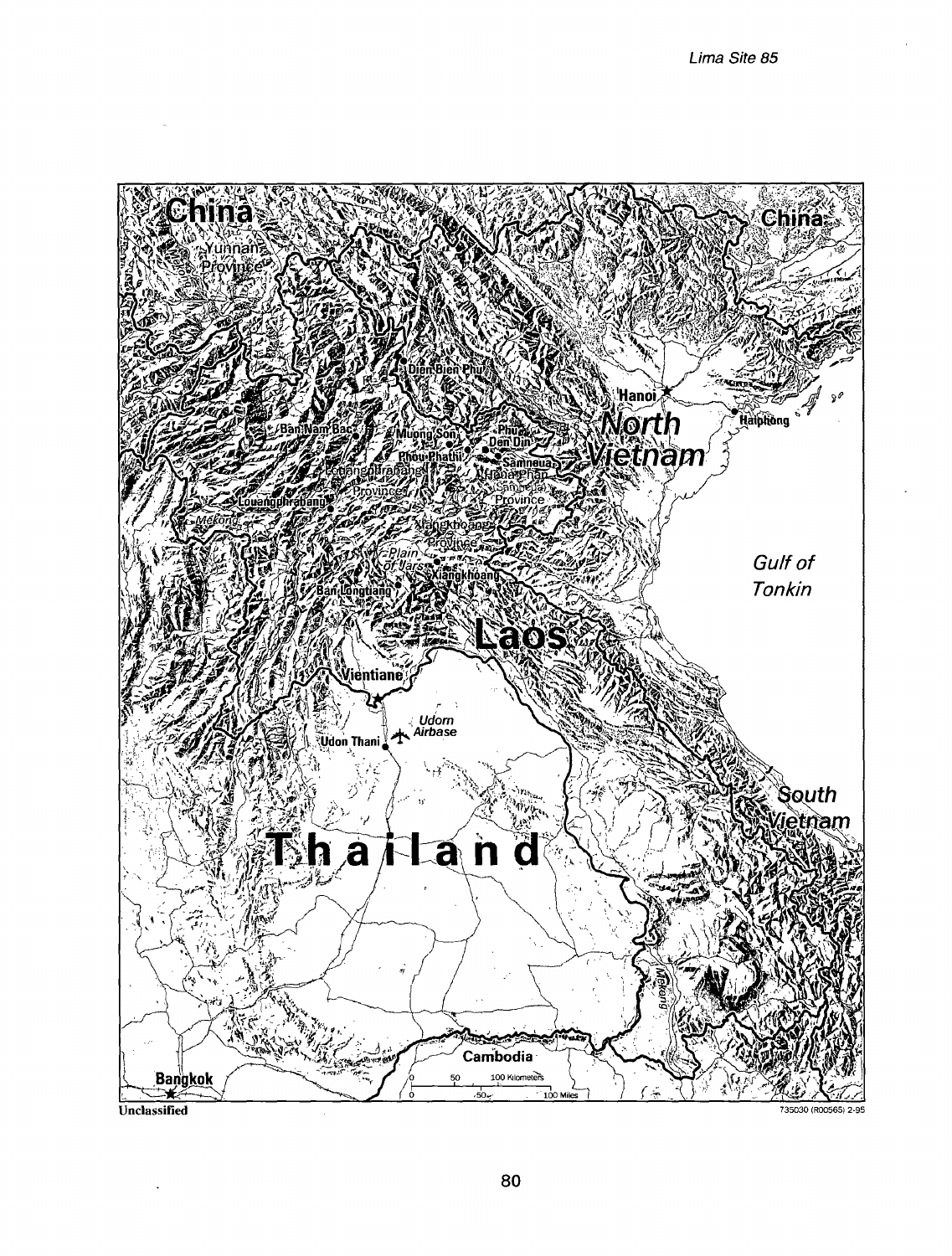**The CIA and Hmong Gen. Vang Pao, the joint com manders of the war against the PL in Military Region (MR) II, which included the provinces of Samneua and Xiangkhoang, realized the ultimately untenable position of these Americans on Phou Phathi and arranged for the mountain to be guarded by 300 Thai mercenaries rein forced by local Hmong troops led by CIA paramilitary officers.**

**In <sup>1967</sup> the military situation in MR II was starting to deteriorate under pressure from the PL, the North Vietnamese, and the Chinese, who were building <sup>a</sup> series of roads in northern Laos, delivering aid to the PL, and generally adding a wild card factor to the bal ance of power in the area. The Chinese had concerns about the intentions and loyalties of the Tai and Hmong peoples of northern Laos and southern Yunnan Prov ince, and they apparently believed an active presence was the best policy to maintain control. Phou Phathi continued to receive more equipment and manpower, and it attracted increasing PL attention.**

# **The Opium Factor**

**In addition to the American military and intelligence interest and Hmong religious beliefs surrounding Phou Phathi, there was another factor affecting the strategic value of the Rock: opium. Phou Phathi was in the cen ter of <sup>a</sup> major Hmong poppy-growing region, making it a major financial interest. Opium poppies were and are the major cash crop of the highland tribes of Laos. Vang Pao, based at Longtiang, is suspected to have used the proceeds from opium production to help finance the war. There has been much controversy about possible CIA involvement in drug trafficking in Laos, but considerable research has not turned up any evidence of an Agency connection.**

## **The Campaign**

**L.S. 85 was one of the most critical bases for the Hmong guerrilla army for some time before the US Air Force took interest in the site as a desirable location for <sup>a</sup> navigational aid. The airstrip and the helipad on top of the mountain resupplied <sup>a</sup> small command post, used** **by the Hmong officers and CIA paramilitary advisers, which in turn controlled harassing operations against the PL and North Vietnamese.**

**The mountain had been captured briefly by the PL in 1959, using Hmong guides who had defected. These guides were necessary because only the local tribesmen who had spent <sup>a</sup> lifetime in the immediate area were able to navigate the difficult terrain and sheer rock cliffs of the Phou Phathi ridgeline. The loyalist Hmong had not forgotten this incident, and they had vowed to prevent its reoccurrence. History, however, remained against them.**

**In the fall of 1967, CIA detected substantial activity associated with road construction along Route <sup>19</sup> lead ing to Nani Bac from Dien Bien Phu and along Route 6 which lead to Phou Phathi. Because the North Vietnam ese totally depended on road transportation for heavy units, these developments were considered ominous. By November up to <sup>19</sup> North Vietnamese battalions were observed in the Samneua area, confirming the worst fears of the Embassy and 7th Air Force in South Vietnam that a substantial offensive, most likely against Phou Phathi, was in the offing.**

**Because of their dependence on roads and overland travel, the North Vietnamese and PL only began offen sives during the dry season, which in Laos normally begins in mid-October and lasts through early June. The US Air Force had begun upgrading the TACAN site on Phou Phathi in June <sup>1967</sup> with <sup>a</sup> TSQ-8l COMBAT SKYSPOT radar bomb scoring and impact system. The TSQ-8 1, <sup>a</sup> modified air-mobile version of <sup>a</sup> SAC rangeinstrumentation radar, would significantly increase bombing capabilities in poor weather conditions (October through April in North Vietnam) in areas of North Vietnam and Laos. It became operational in early November 1967, almost exactly coincidental with the end of the rainy season in Laos.**

**The Communist offensive began in December, initially with small-scale skirmishes. But by <sup>15</sup> December Hmong reconnaissance patrols and CIA lookouts detected several battalions moving against Nam Bac, <sup>a</sup> crucial stronghold of the Royal Lao Army, and toward**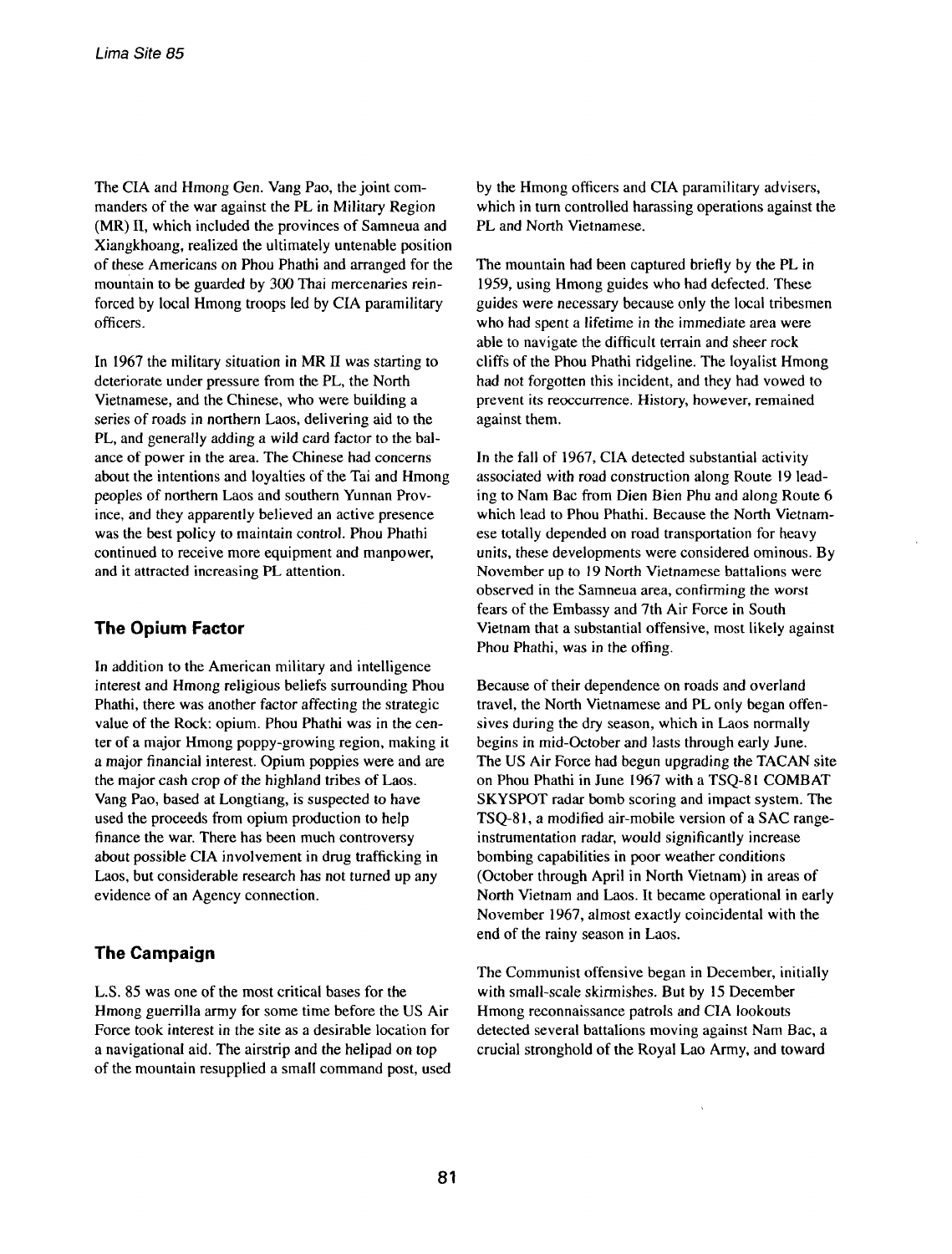**Phou Phathi. Two PL companies took Phou Den Din, only 12 kilometers east of Site 85, on the 16th, although the Hmong recoverçd the position later in the day. The attacks focused serious attention on the secu rity of Site 85 and the enemys determination to take the mountain.**

**The Air Force and CIA directed numerous airstrikes of F-4, F-105, and A-I fighter-bombers from Thailand and Vietnam, many using the new radar at Site 85, against the massed columns of enemy appearing to encircle the site. The strikes were increased, even using Air Com mando A-26 Invaders to attack at night, in an attempt to turn the twin advances on Routes 19 and 6. This air campaign peaked at 45 sorties on 3 January 1968, but it succeeded only in weakening the North Vietnamese and PL. The battle around Nam Bac intensified in early Jan uary, and on the 14th the base was taken by four NVA battalions. There were no survivors, and a massive amount of material and documents were captured.**

**The operations of the TSQ-8 1, nicknamed COM MANDO CLUB, were beginning to have real effect, with 23 percent of total strikes over North Vietnam in January coming under control of Site 85s radar. Even in poor weather, the COMMANDO CLUB system was able to direct bombing accurately throughout the Hanoi Haiphong complex as well as in the immediate area of Phou Phathi for its own defense. This capability seems to have given the Air Force and Ambassador Sullivan an exaggerated sense of the defensibility of the site using air power. Although CIA and Air Force analysts had warned of the vulnerability of the site and the Ambassador himself had serious reservations about its advisability, the strategy in early January called for its operation up to the last minute, with close air support to keeping attackers from reaching the summit until the technicians could be evacuated by helicopter. Arid, as so often is the case in warfare, the one contingency not considered proved fatal.**

**The situation at Site 85 in early January was pessimistic. The Air Force technicians on the site continued to be rotated from Udorn in teams of 12, but the COM MANDO CLUB nickname ~as becoming more apt by the day. Because of their sheep-dipped status as ostensi ble civilian employees of Lockheed Aerospace, the**

**CIRCUIT RIDERS of the 1st Mobile Communications Group were prohibited from carrying small arms. According to Air Force accounts, this regulation was actually obeyed almost to the last days of the site. Radar vans arid antennaS had no identification and were rigged with explosives for demolition. Fearing sympa thetic detonation of their own charges by artillery falling in the areas, however, the technicians dismantled the explosives and threw them over the cliff.**

**Because of the political sensitivity of the facility, no other US military personnel were permitted in the area to defend the site, so defense of Phou Phathi depended on the two CIA paramilitary officers in the area and the approximately 1,000 Hmong they advised. This situa tion was not reassuring; the enemy in the area knew of Americans on the mountain, knew who they were, and knew what they were doing. A notebook taken from an NVA officer killed in February described the site in detail and referred to the TACAN in English.**

#### **First Attacks**

**Two-hundred Hmong guarded the ridgeline, and the other 800 were in the valley below. They were fierce and courageous fighters who were strongly motivated to defend the mountain. Although the Hmong were effective at guerrilla-style hit-and-run actions, they were ill prepared to conduct a static defense against overwhelming odds. The Air Force and the US Embassy in Vientiane knew this, but they accepted the odds based on the confidence that the CIRCUIT RIDERS could be evacuated in the last minute by helicopters of the US Air Force and of Air America (CIAs proprietary airline) supported by fighter bombers. Ambassador Sullivan had sole authority for ordering the evacuation, <sup>a</sup> circum stance that was to prove costly.**

**In the first week of January, the enemy continued to shell and probe other sites in the vicinity of Phou Phathi to clear the roads leading from Samneua to posi tions surrounding the mountain. On <sup>10</sup> January the Hmong engaged and dispersed <sup>a</sup> five-man PL patrol at the base of the ridge.**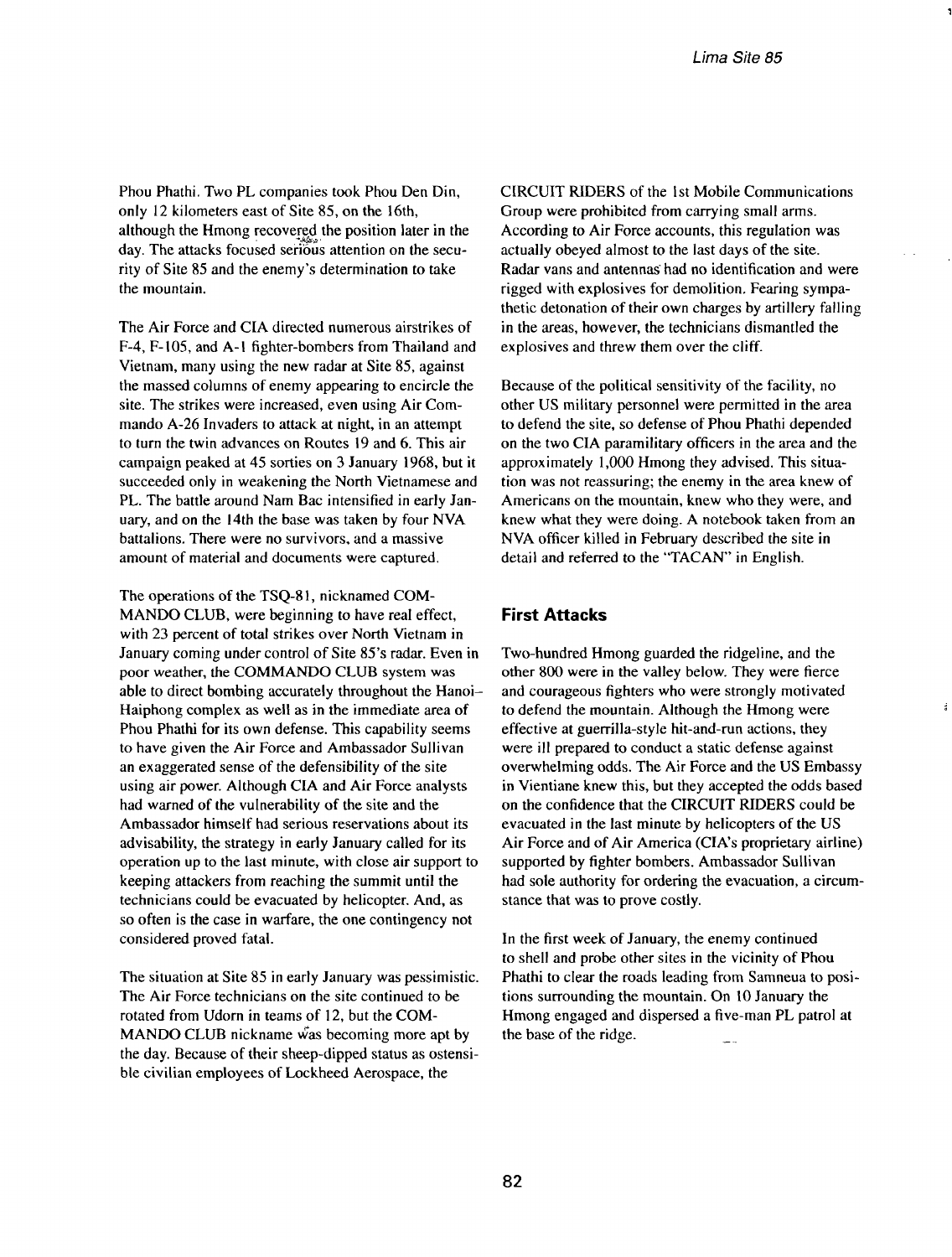**On <sup>12</sup> January, CIA lookouts reported <sup>a</sup> four-plane for mation heading in the direction of Site 85. Two aircraft split off, but the other two continued to Phou Phathi, where they bombed, strafed, and fired rockets at the ridgeline. Several local Hmong were killed. The CIA officers and the local Air Force forward air controller (FAC) fired on the slow-moving Antonov-2 Colt biplanes and called in an Air America helicopter in the area to assist. The helicopter, <sup>a</sup> Bell 212, the civilian version of the Huey, proved faster than the Colts. The Air America pilot flew alongside the Soviet-made biplanes and fired <sup>a</sup> subrnachinegun at them through the door. Both aircraft were shot down, and the rudder from one was taken to Longtiang, an Air America base, as a souvenir.**

**The Embassy believed the air attack was an attempt to eliminate the radar without resorting to a costly ground attack. It also considered, rightly, that the attack was highly unusual and was unlikely to be repeated. The North Vietnamese did not have the air assets to squander.**

**After the air attack, ground activity abruptly increased. On <sup>19</sup> January an informant at Samneua reported that <sup>a</sup> five-battalion group of NVA and PL had moved west and divided into two groups. Three battalions with <sup>a</sup> 105-mm howitzer moved into position to attack Phou Den Din, <sup>a</sup> key position in control of the Phou Phathi area. The other two battalions moved southeast of the mountain in an encircling maneuver. The American and Hmong forces at the Site <sup>85</sup> command post, <sup>a</sup> ram shackle structure next to the helicopter landing area, rec ognized another major assault in the making. They realized that, if the enemy were willing to accept heavy losses, the ridgeline could not be held.**

## **Defensive Vulnerabilities**

**At this point, the Air Force personnel manning the radar at the summit were still unarmed and dependent upon orders from the Ambassador to evacuate in the event of <sup>a</sup> major attack. The officers who were in charge of the detachment that continued to rotate in and out of the site had no authority to defend their troops or to order <sup>a</sup> retreat if the ridge was overrun. Communica tions with Vientiane were maintained from the com mand post at the helipad, <sup>a</sup> 20-minute walk down the**

**ridge from the radar vans on the peak. The Air Force personnel realized their predicament, but they contin ued to direct large numbers of airstrikes daily both in Vietnam and Laos. They also began looking for an escape route.**

**On 25 January the site conducted an autonomous self-defense exercise that apparently consisted of divert ing fighters to suspected enemy positions around Phou Phathi. This exercise seems to have indicated that the plan for COMMANDO CLUB self-defense using close air support was unlikely to succeed. This test also angered the 7th Air Force because it violated procedures and caused embarrassment. The CIRCUIT RIDERS and CIA officers, however, felt that they were risking more than embarrassment. After the exercise, the Air Force technicians developed <sup>a</sup> plan to descend down the sheer rock face of Phou Phathi on ropes if the major attack came.**

**After the fall of Phou Den Din on 22 January, the North Vietnamese temporarily halted offensive operations to regroup and resupply. The COMMANDO CLUB radar operators continued to direct airstrikes on weakened enemy positions, and FACs from Longtiang directed other available missions and Royal Laotian Air Force aircraft to every potential enemy target in range of Site 85. The enemy apparently was delaying the next offen sive until more artillery could be brought up.**

## **A Lull**

**On 30 January enemy troops detonated some of the defensive mines planted on the approaches of the American compound and brought the ridgeline under mortar fire. A friendly patrol sent to investigate did not meet serious resistance, and the commander of the COMMANDO CLUB reported that only <sup>a</sup> minor test ing of the defenses had taken place and no further action was required.**

**Following the skirmish on 30 January, the North Vietnamese settled into <sup>a</sup> containment perimeter approx imately 12 kilometers in diameter around Phou Phathi. Engagements between the Hmong and the North**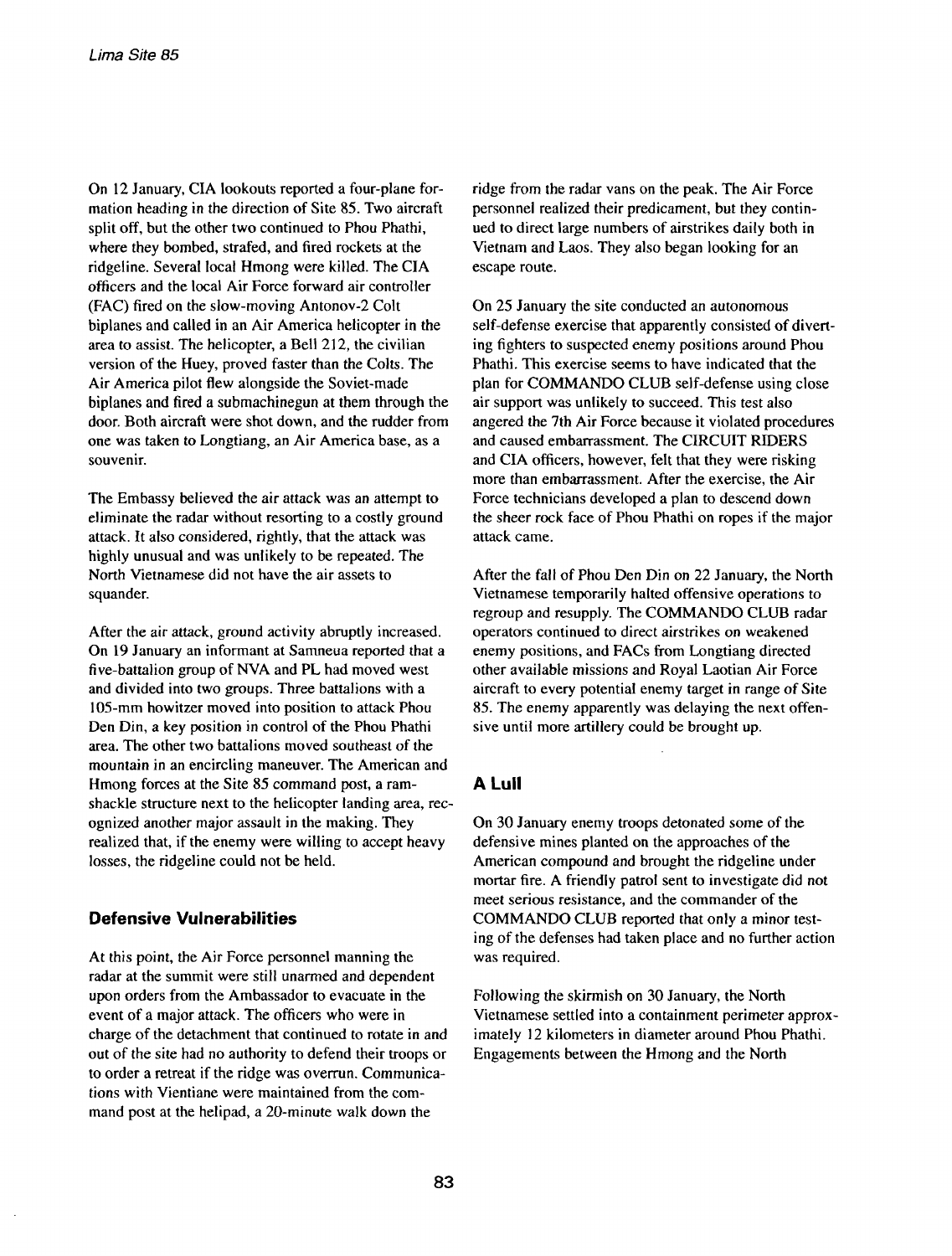**Vietnamese became infrequent, but those few encoun ters that did occur involved enemy formations of at least company strength. Through 14 February airstrikes in defense of the COMMANDO CLUB were scarce and <sup>a</sup> sense of confidence infected the US Embassy in Vien tiane and the 7th Air Force in Vietnam regarding the safety of Site 85.**

## **Casual Attitude**

**During this period, there was ample intelligence indicat ing that the enemy was gradually encircling Phou Phathi and massing for <sup>a</sup> major attack. This information, how ever, did not materially affect US strategy toward the operation or defense of the site. The PL were not hiding their intentions: numerous informers and spies reported the enemy planned to take Site <sup>85</sup> in late February. CIA reported in an estimate on 25 February that it was extremely unlikely that the site could be held beyond 10 March. Still, no significant changes were made to the strategy for defense of Phou Phathi, and Vientiane retained control of the evacuation plan.**

**This casual approach probably was the result of the con stant air communications with the site and the continu ing practice of rotating men out of it every day or every other day. The planners in the Embassy evidently believed that, in the event that the COMMANDO CLUB radar bunkers were seriously threatened, the team would be airlifted out and not replaced. They may not have realized that the situation could deteriorate rap idly or that a communications breakdown could leave the COMMANDO CLUB team stranded.**

**In any case, responsibility for the fate of Site 85 was maintained at the Embassy and 7th Air Force level. The local commander was never given the authority to order an evacuation or to supervise his own defense.**

**In late February, CIA and the Air Force FACs knew the ridgeline was in peril, but they believed it could be defended for the present. On <sup>18</sup> February an NVA officer was killed in an ambush. His captured notebook confirmed <sup>a</sup> major assault on the summit was planned, gave the strength of the attacking force, and described the timing for the attack.**

**The Air Force and the Embassy responded by ordering more airstrikes near the mountain, believing that bomb ing could deter or dissuade the enemy. Bombing, how ever, was ineffective against troops in deep jungle.**

**On <sup>21</sup> February the Ambassador authorized the Local Area Defense Commander (alternately the senior CIA officer or the FAC) to use the TSQ radar to direct any and all strikes within 12 kilometers of the summit. Start ing on the 20th and continuing until the fall of Site 85 on <sup>11</sup> March (and beyond, as the Air Force tried to destroy the captured radar system), the area was satu rated with airstrikes of increasing intensity. Between the 20th and 29th, 242 sorties hit within 30 kilometers of Phou Phathi.**

**By 26 February, Ambassador Sullivan was pessimistic about** the site's survival. Citing a CIA report that pre**dicted** the site's fall by 10 March, the Ambassador wrote **to the Air Force Chief of Staff,**

**. . in the final analysis, it seems doubtful that the site can be held in the face of consistent enemy deter mination. Therefore, we are in touch with USAF authorities on evacuation and destruction plans. We are fairly certain these can be carried out in an orderly fashion.**

**Why, then, was this not done?**

## **Evacuation Planning**

**At the end of February, the airstrikes had caused the enemy to pull back temporarily to regroup, and the evacuation plans were completed. Three Air Force HH-! Jolly Green Giant helicopters and two Air America Bell 212 Huey helicopters with <sup>a</sup> combined capacity of 155 people were to be used. The plan also called for the evacuation of the Hmong guerrillas defending the immediate area of the summit. To pro vide immediate response in case of surprise attack, the two** Air America choppers were to remain on alert at **nearby Lima Site 98. The Air Force aircraft were to fly from Thailand. The wild card in the plan was weather.**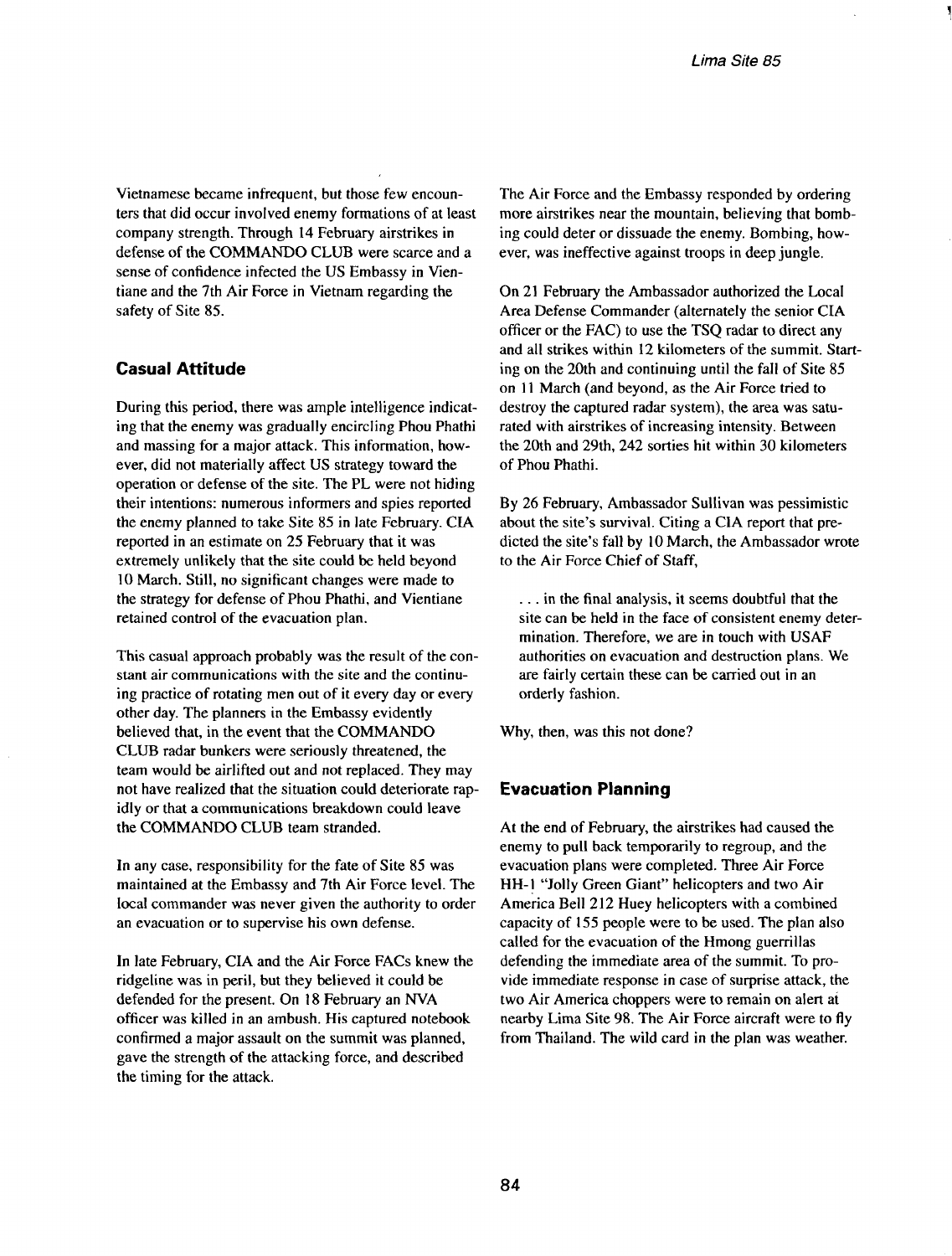**Low ceilings and visibility, common in northern Laos in March, could keep any aircraft from landing on the tiny mountaintop clearing.**

**In early March the Air Force reinforced the TSQ facility with five more technicians from Udorn to provide for 24-hour operation** of the radar in the site's own defense. **At this point, the CIRCUIT RIDERS also began to arm themselves with rifles, grenades, and other light weap ons. A series of slings or ropes were lowered down the front face of the mountain to allow the technicians to lower themselves down the sheer rock face and hide in the crags of the 1,400-foot cliff. There was no place to go from this position, but it also was difficult to reach or attack.** The senior CIA adviser's comment later was, **The technique of personnel hanging over the cliff by straps was not discussed as <sup>a</sup> serious escape or evasion plan.**

## **Closing In**

**By <sup>9</sup> March the enemy had the mountain surrounded, skirmishes were almost constant at the lower eleva tions, and the authority to evacuate still depended on the order from Ambassador Sullivan, who in turn depended on the radio link at the CIA command bunker near the helipad. The rules for airstrikes in the area had been gradually liberalized until the radar operators at the site could do nearly anything they liked except commu nicate directly with the attack aircraft. There were now four full battalions of the NVA 766th Regiment, includ ing one PL battalion, within striking range of the COM MANDO CLUB.**

**Shortly after 1800 on 10 March an artillery barrage commenced against the summit. The 105-mm howitzer being used by the Hmong received <sup>a</sup> direct hit, and the living quarters for the TSQ personnel were also dam aged. The technicians sought shelter in <sup>a</sup> bunker just outside immediately after notifying Udorn that they were under attack and were abandoning the radio in the TSQ building. The attack had begun near nightfall because the enemy knew the Americans would not bomb so close to friendly troops at night.**

**The Hmong, possibly reinforced by <sup>a</sup> battalion of the Thai Army operating clandestinely as mercenaries, were dug in on the southeast face of Phou Phathi. They believed they were in a good position to repel <sup>a</sup> frontal assault. The Communists, however, believed they were strong enough to try it.**

**Commencing the attack with three battalions, the NVA fought up the southeast slope of the mountain. On the north side, 20 heavily armed local Hmong who had defected to the PL began to scale the cliff with the intention of surprising the Americans in their unde fended rear. (This strategy was identical to the success ful attack on Phou Phathi in 1959, even including the use of Hmong sappers.)**

**The Air Force at Udorn began urgently preparing night airstrikes, which required flare ships and specially configured night-attack A-26 Invaders from the 506th Special Operations Wing. Evacuation of the personnel still was not contemplated.**

**At 1945 the artillery barrage ceased, and the Air Force technicians returned to the TSQ facility. The aircraft fly**  $\frac{1}{2}$  **ing** to the site's defense were diverted to other targets. **There was only minor damage to the TACAN antenna and no casualties. Some of the F-4s and A-26s contin ued to Site 85 and hit targets in the area until 0320 on <sup>11</sup> March. At 2020 on 10 March, the Ambassador con sidered the situation critical enough to permit direct TSQ control of airstrikes on the lower slope of the mountain. The approaching enemy was alleged to be using flashlights, while the Hmong sappers were at this point scaling the northeast face.**

## **Deferring a Decision**

**An entry in the 7th Air Force log indicates that at 2115 the Ambassador was considering evacuating personnel from Site 85 at first light. The deputy commander of 7/13 Air Force contacted the Embassy in Vientiane and indicated that evacuation should be commenced only as a last resort if the situation became untenable. These**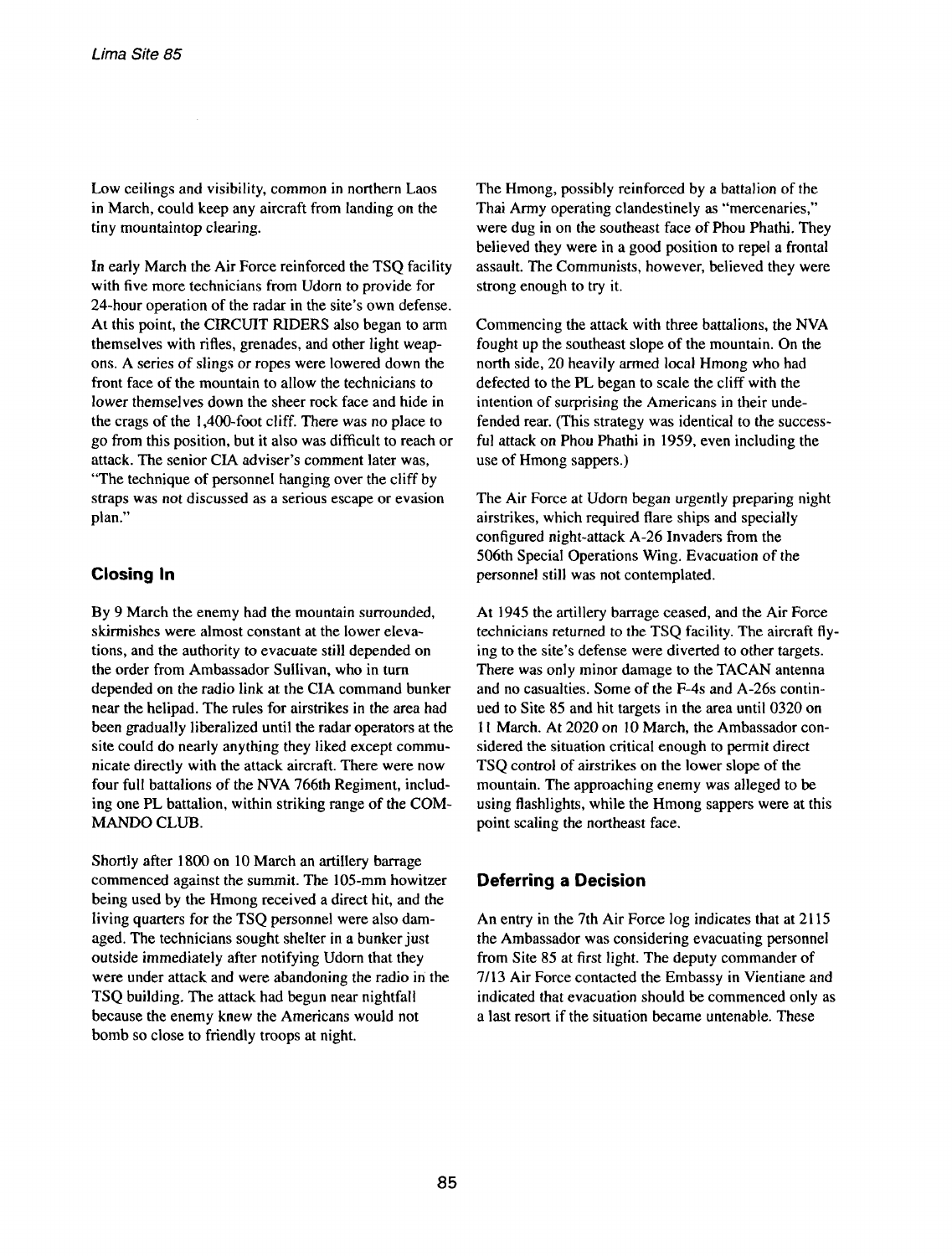**interactions indicate that the Ambassador, the 7th Air Force, and the men at the site did not believe as late as 2100 that the situation had become perilous. The danger appeared manageable, and the security of the ridgeline was believed intact. All concerned had good intelligence about the disposition and intentions of the enemy, so there must have been in inordinate faith in the remoteness and defensibility of the mountain. When the shelling resumed at 2121, the Ambassador, still in close communication with the site, ordered that nine of the <sup>16</sup> CIRCUiT RIDER technicians be evacuated at 0815 the next morning.**

### **Sapper Attack**

**The situation remained comparatively stable until 0300 on II March. One five-man TSQ crew had continued to operate the equipment while another had descended the slings to sleep in <sup>a</sup> grotto on the northwest face. At this point, the ilmong sappers reached the summit. They infiltrated silently past its defenders, seemed familiar with the site, and began methodically destroying the buildings with grenades.**

**Hearing the noise of the battle, the TSQ technicians ran out the front door of the operations building into smallarms fire. Three were killed instantly, including the TSQ commander, while the rest scrambled over the side of the cliff. The invaders then began throwing grenades toward the grotto where the off-duty crew had been sleeping, waking them and killing two.**

**The CIA commander at the helipad, described as <sup>a</sup> former Green Beret named Huey Marlow, observed an explosion that destroyed the TACAN antenna. He began advancing on the summit, armed with an auto matic shotgun and several grenades and accompanied by <sup>a</sup> few Hmong. After engaging in hand-to-hand combat between the helipad and the TSQ compound, Marlow reached the summit only to encounter an emplaced machinegun position. He killed the crew and rescued the FAC who had been hiding behind one of the TSQ buildings.**

**The technicians who had gone over the cliff were hanging in slings among the rocks below, still under fire from the mysterious attackers. Their return fire forced the enemy to pull back momentarily from the** **precipice. Maclow and his Hmong, with the FAC from Vientiane, who were still under fire from the opposite direction, fought their way back to the helipad. Marlow was later awarded the Intelligence Cross.**

#### **Evacuation Attempt**

**At the Embassy in Vientiane, the Ambassador lost touch with the situation after 0300, and radio contact was not re-established at the helipad until about 0500. He then ordered full evacuation at 0715, an hour ahead of schedule. The Air America helicopters were standing by and immediately tried to reach the site, as incoming fire had apparently ceased just before 0700. Approach ing the summit, however, they drew fire from the sappers.**

**Marlow, observing this, estimated that the TSQ area was in enemy hands and called in A-I E Sandys on the facil ity. This strike forced at least one enemy soldier to flee over the cliff where the surviving Air Force technicians were hiding. There was then a furious firefight on the side of the cliff, and the soldier was killed.**

**Following the airstrike by the Sandys, the Air America helicopters were able to approach the ridgeline and evacuate some of the Americans. The Air Force combat SAR Jolly Green Giants did not join in the rescue, per haps because of their inability to land on the tiny clear ing. The Air America Hueys went in repeatedly and extracted the two CIA officers, the FAC, and five of the technicians who had hidden in the craggy rocks on the cliff face. One technician was hit during the extraction, and he died on the way to Udorn.**

**Return flights were able to recover or account for eight of the Ii Americans killed on Phou Phathi, as well as some wounded Hmong defenders. The other three, who were among those who scrambled over the side of the cliff after abandoning the TSQ, were believed blown off the cliff by the constant artillery and mortar fire and airstrikes. Later in the morning <sup>a</sup> counterattack was con templated at Udorn, but this plan was temporarily set aside in favor of continued search and rescue.**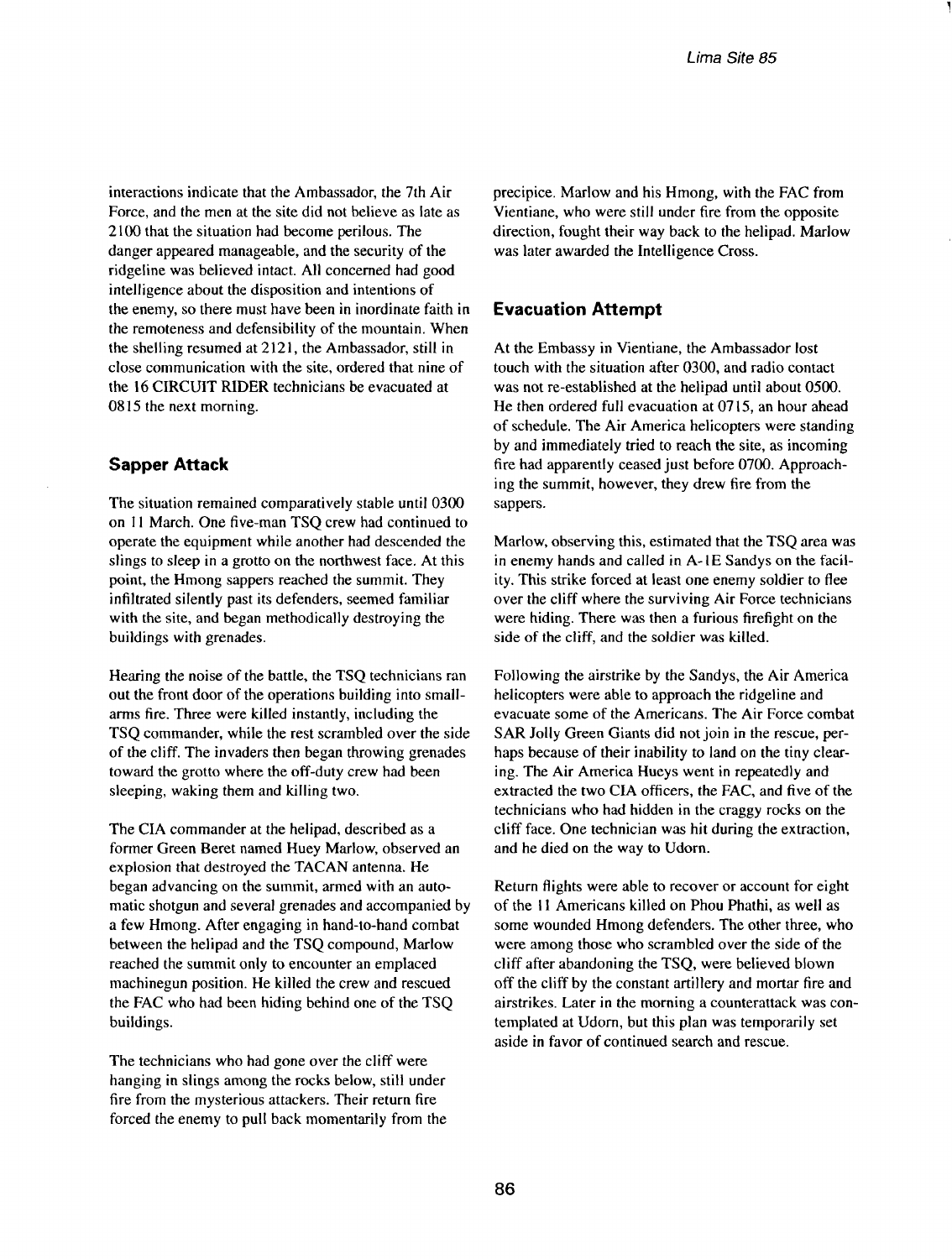#### **Destroying the Site**

**By midday hopes of recovering the missing Americans were discarded and attention turned to destroying the radar to prevent it from falling into the hands of the North Vietnamese, along with the documentation and operational information that was left in the COMMANDO CLUB operations building. The North Vietnamese evidently did not realize what they had cap tured, or, if they did, did not care. No effort to remove or exploit the TSQ was detected in the hours immedi ately following capture of the site. The Air Force, how ever, was not going to give the enemy <sup>a</sup> chance to think about it. Beginning in late morning on <sup>11</sup> March, airstrikes were directed against the summit every day for <sup>a</sup> week to obliterate all traces of the COMMANDO CLUB on Phou Phathi. Between the 12th and 18th, 95 sorties were directed to destroy the radar; and on the 19th, two A-I Sandys leveled every building on the ridge. This aerial barrage had the collateral effect of probably obliterating the remains of any Americans who were left on the mountain.**

#### **Postmortem**

**After the situation became clearer in the days following the battle, Ambassador Sullivan and 7th Air Force ordered <sup>a</sup> postmortem on the fiasco. The Ambassador recorded his comments in <sup>a</sup> PERSONAL FOR message to General Momyer at Tan Son Nhut:**

**In hindsight, it seems to me we should have pulled all technicians out morning of 10 March even if this means losing the last few hours of the installa tion's** capabilities.

**What concerns me most is not the defensive action, but the disruption of the preplanned evacuation pro cedure. It is still not clear why technical personnel went over cliff to narrow ledge rather than down trail to** chopper pad. CAS [euphemism for CIA] **personnel subsequently went up same trail to installa tion, so we know trail was traversable, even under artillery fire. It is also not clear to me how small Vietnamese suicide squad got to the installation site, although it seems they must have scaled the cliff.**

**Why did the COMMANDO CLUB technicians go over the cliff? That action seems to have caused most of the casualties.**

**The answer probably lies in the training of the Air Force personnel. The sheep-dipped technicians, unarmed and posing as civilians, were not really combatants, yet they were in a position where close combat was almost inevi table. As is often the case in war, things did not go according to Plan A and the COMMANDO CLUB did not have a Plan B. The Air Force did not train the CIRCUIT RIDERS to fight as infantry to defend them selves. This was the real tragedy of Phou Phathi. If the technicians had organized their own defense, with armed sentries manning a defensive perimeter around their facility, possibly even incorporating the Hmong guerrilla troops in their effort, their chances of survival would have been much greater. The tactic of climbing over the side of the mountain, rather than maintaining a defensible position, was not militarily sound. The CIA advisers and the Ambassador apparently realized this.**

## **Epilogue**

**The loss of Site 85 was not really an intelligence failure because accurate information about the nature of the sit uation was available from the start. But it was a failure of command and control and leadership because the local forces did not have full authority for their own defense and depended almost wholly on local irregular troops led by CIA advisers. Nonetheless, the Hmong and the CIA nearly saved the COMMANDO CLUB; they probably would have if it had not been for the amazing feat of the sappers scaling the northeast face.**

**The fall of Phou Phathi was the beginning of <sup>a</sup> major enemy offensive in Laos that was to exact <sup>a</sup> heavy toll on Vang Paos Hmong army. In fact, it was the beginfling of the end for the non-Communist forces in Laos. The Hmong suffered severe casualties in the last months of 1968, and PL advances were inexorable.**

**By September the North Vietnamese and PL had over** 20 **battalions** in the Samneua area-the largest concen**tration of forces in Southeast Asia at the time. The**